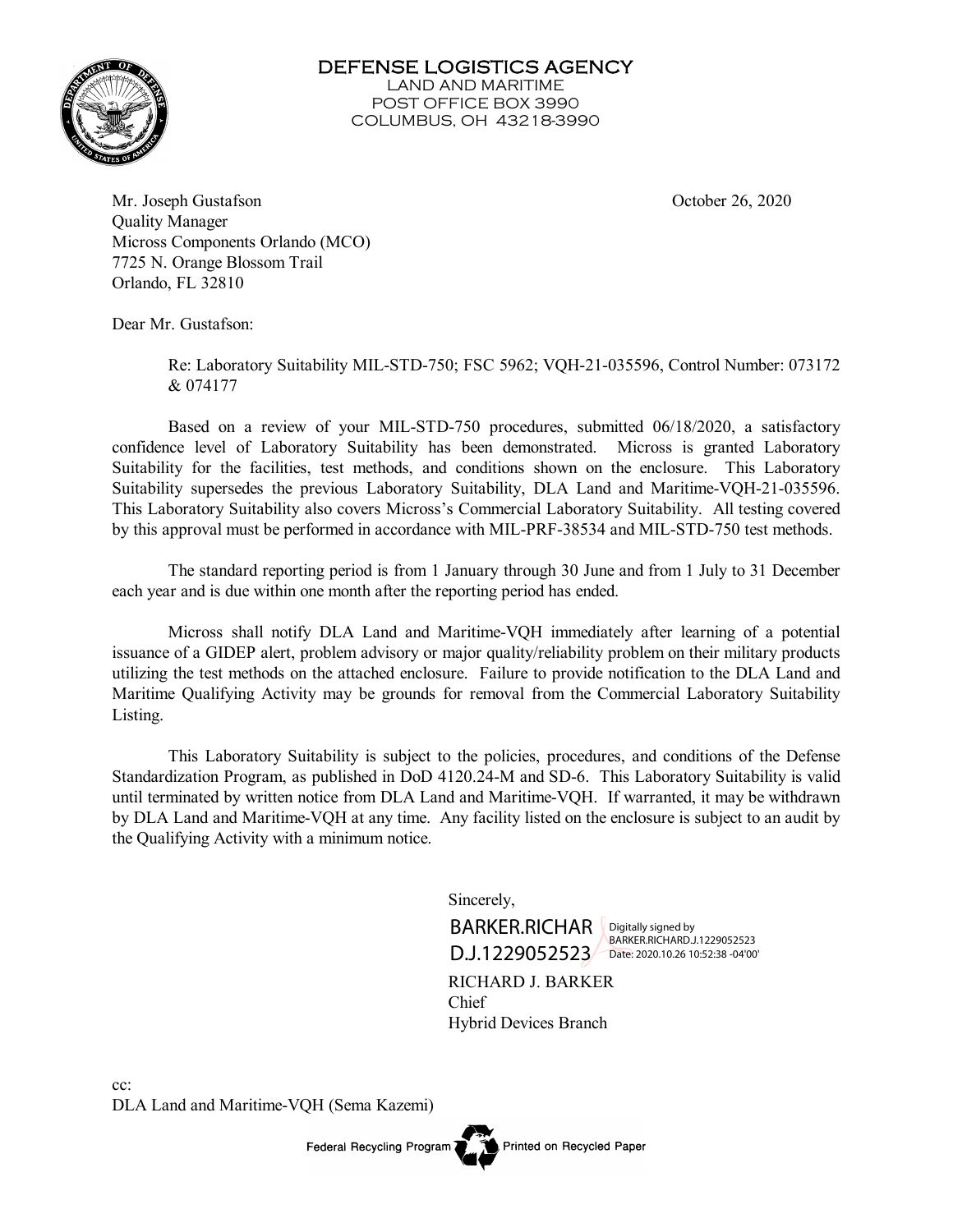| <b>TEST</b>                                                           | <b>METHOD/CONDITION</b>        | <b>MICROSS ORLANDO</b> | <b>OUTSOURCE LAB</b> |
|-----------------------------------------------------------------------|--------------------------------|------------------------|----------------------|
| Moisture Resistance                                                   | 1004                           | X                      | <b>HRM</b>           |
|                                                                       |                                |                        | <b>HRM</b>           |
| <b>Steady State Life Test</b>                                         | 1005/A,B,C,D,E,F               | X                      | HRM, MMT             |
| <b>Stabilization Bake</b>                                             | 1008/A,B,C,D,E,F               | $\mathbf X$            |                      |
| Salt Atmosphere                                                       | 1009/A,B,C,D                   | $\mathbf X$            | <b>HRM</b>           |
| Temperature Cycling                                                   | 1010/A,B,C                     | $\mathbf X$            | HRM, MMT             |
| Temperature Cycling                                                   | $*1051/C$                      | $\mathbf X$            |                      |
| Thermal Shock                                                         | 1011/A,B,C                     | $\mathbf X$            | <b>HRM</b>           |
| Seal                                                                  | 1014/A1, A2, B1, B2, B2/B1, C1 | X                      |                      |
| Seal                                                                  | 1014/A1, A2, C1                |                        | <b>HRM</b>           |
| Seal                                                                  | 1014/B1,C1                     |                        | <b>MMT</b>           |
| Burn-in                                                               | 1015/A,B,C,D,E,F               | X                      | <b>HRM</b>           |
| Burn-In (Power MOSFET)<br>Gate Bias (IGBT)                            | $*1042/B$                      | $\mathbf X$            |                      |
| Burn-in (Power), Reverse Bias<br>(Zener, Rectifier)                   | $*1038/A$                      | $\mathbf X$            |                      |
| Burn-in Steady State Life<br>(Transistor-Signal, Transistor<br>Power) | $*1039/B$                      | $\mathbf X$            |                      |
| Burn-in Steady State Life<br>(IGBT, MOSFET-Power)                     | $*1042/A$                      | $\mathbf X$            |                      |
| Burn-in Steady State Life,<br>(Diode-Zener, Diode-Power<br>Rectifier) | $*1038/B$                      | $\mathbf X$            |                      |
| Burn-in Steady State Life,<br>(SCR)                                   | $*1040/B$                      | $\mathbf X$            |                      |
| Internal Water Vapor Content                                          | 1018                           |                        | AAL, EAG, ORS        |
| <b>Constant Acceleration</b>                                          | 2001/A,B,C,D,E                 | X                      | HRM, MMT             |
| <b>Constant Acceleration</b>                                          | $*2006/A$                      | X                      |                      |
| Mechanical Shock                                                      | 2002/B                         | $\mathbf X$            | <b>HRM</b>           |
| Mechanical Shock                                                      | *2016                          | X                      |                      |
| Solderability                                                         | 2003                           | X                      | <b>HRM</b>           |
| Lead Integrity                                                        | 2004/A,B1,B2,D                 | X                      | <b>HRM</b>           |
| Vibration, Variable Frequency                                         | 2007/A                         | X                      | <b>HRM</b>           |
| External Visual                                                       | 2009                           | X                      | HRM, MMT             |

## Enclosure to DLA Land and Maritime-VQH-21-035596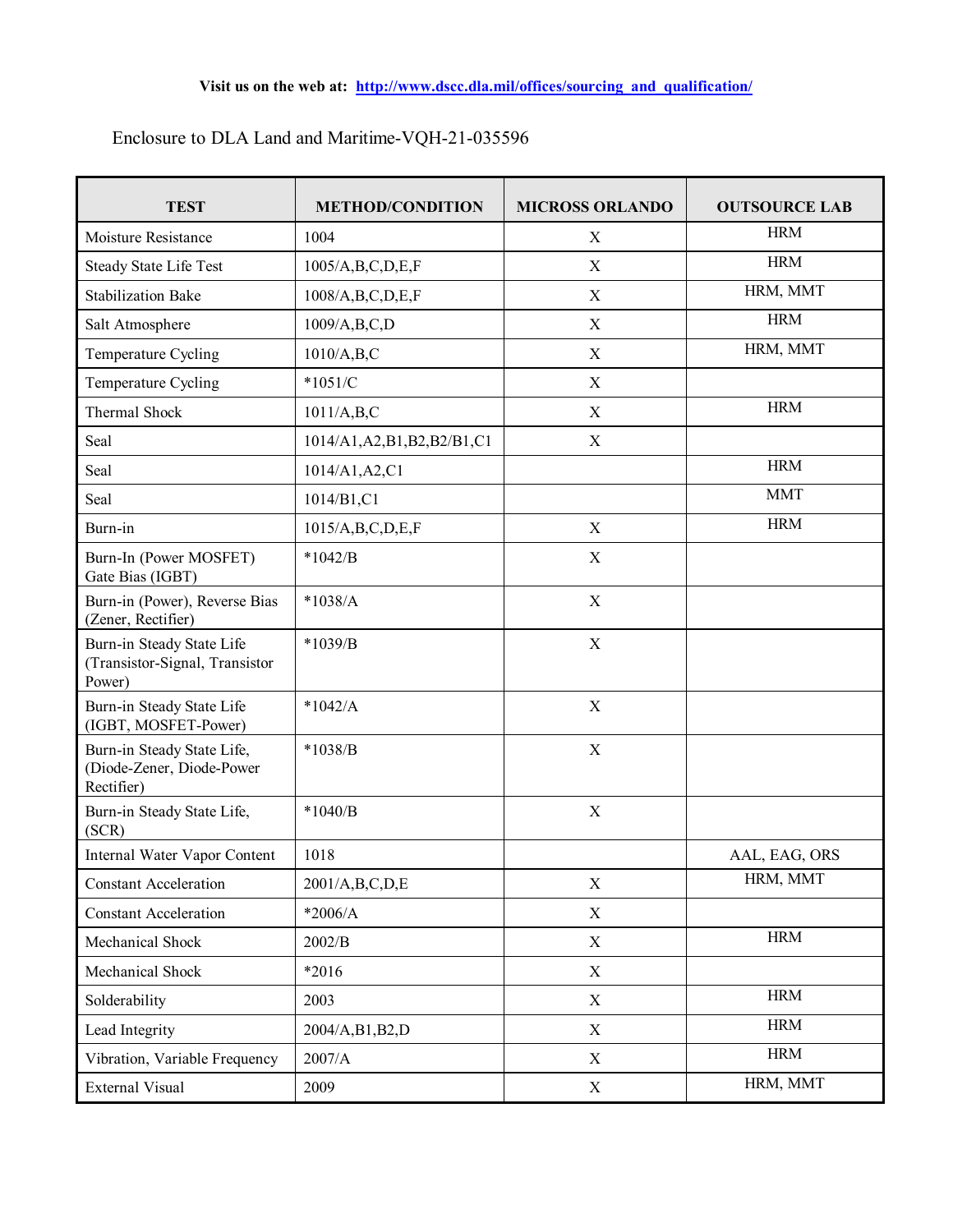| <b>TEST</b>                             | <b>METHOD/CONDITION</b>                           | <b>MICROSS ORLANDO</b> | <b>OUTSOURCE LAB</b> |
|-----------------------------------------|---------------------------------------------------|------------------------|----------------------|
| <b>Internal Visual</b>                  | 2010/A,B                                          | $\mathbf X$            | <b>MMT</b>           |
| <b>Bond Strength</b>                    | 2011/D                                            | $\mathbf X$            | HRM, MMT             |
| Radiography                             | 2012                                              | $\mathbf X$            | <b>MMT</b>           |
| Internal Visual for DPA                 | 2013                                              | $\mathbf X$            |                      |
| Internal Visual & Mechanical            | 2014                                              | $\mathbf X$            | <b>MMT</b>           |
| Pre-Cap Visual, Power<br>MOSFET's       | *2069                                             | $\mathbf X$            |                      |
| Pre-Cap Visual, Discrete                | *2070                                             | $\mathbf X$            |                      |
| Visual Inspection for Transistor        | *2072                                             | $\mathbf X$            |                      |
| Visual Inspection for Diode             | *2073                                             | $\mathbf X$            |                      |
| Resistance to Solvents                  | 2015                                              | $\mathbf X$            | <b>HRM</b>           |
| Physical Dimensions                     | 2016                                              | $\mathbf X$            | <b>HRM</b>           |
| Internal Visual (Hybrid)                | 2017                                              | $\mathbf X$            | <b>MMT</b>           |
| <b>SEM</b>                              | 2018                                              | X                      | <b>HRL</b>           |
| <b>SEM</b>                              | *2077                                             | $\mathbf X$            |                      |
| Die Shear Strength                      | 2019                                              | $\mathbf X$            | HRM, MMT             |
| <b>PIND</b>                             | 2020/A,B                                          | $\mathbf X$            | HRM, MMT             |
| Glassivation Integrity                  | 2021/B                                            | $\mathbf X$            |                      |
| Nondestructive Bond Pull                | 2023                                              | $\mathbf X$            | HRM, MMT             |
| Lid torque                              | 2024                                              |                        | <b>HRM</b>           |
| Adhesion of Lead Finish                 | 2025                                              | X                      | <b>HRM</b>           |
| Substrate Attach Strength               | 2027                                              |                        | <b>HRM</b>           |
| Visual Inspection                       | 2032                                              | $\mathbf X$            | <b>MMT</b>           |
| Resistance to Soldering Heat            | 2036/A,B,I,J,K                                    |                        | <b>HRM</b>           |
| <b>ESDS</b> Classification              | 3015                                              |                        | <b>HRM</b>           |
| Wafer Lot Acceptance                    | 5007                                              |                        | <b>HRL</b>           |
| <b>Electrical Test</b>                  | Per MIL-STD-883 paragraph<br>4.5 and device spec. | $\mathbf X$            | <b>HRM</b>           |
| <b>Surge Current</b>                    | $*4066/A,B$                                       | $\mathbf X$            |                      |
| High Temperature Reverse Bias<br>(HTRB) | $*1039/A$                                         | $\mathbf X$            |                      |
| Hot Solder Dip                          |                                                   |                        | MCH                  |
| Marking                                 |                                                   | $\mathbf X$            | <b>MMT</b>           |
| Assembly Subcontractors                 | MIL-PRF-38534, Class H,<br>MIL-PRF-38535, Class Q | $\mathbf X$            | <b>MMT</b>           |

\*MIL-STD-750 Test Methods